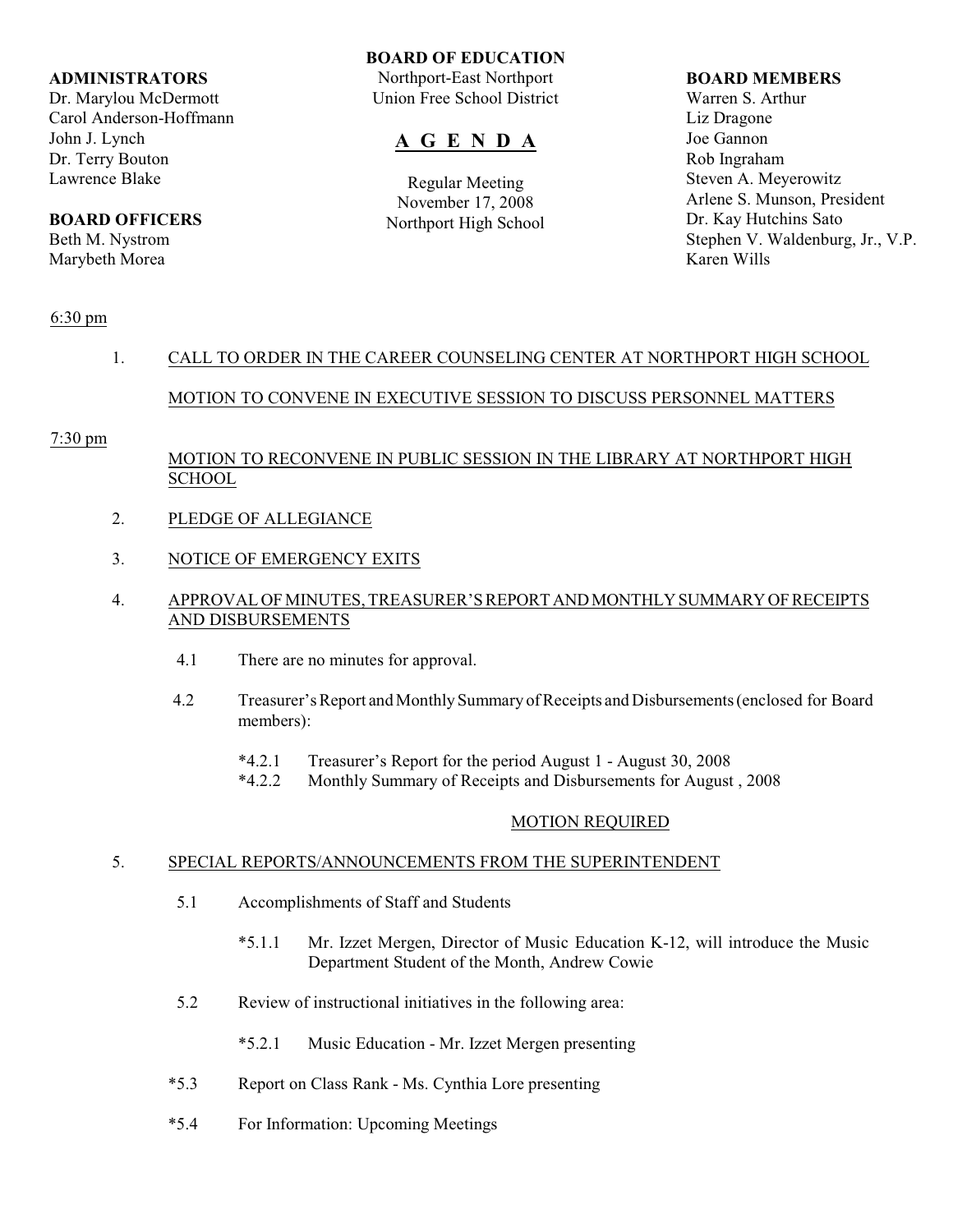5.5 Designation by the Board President of Board members to bring voting returns to the William J. Brosnan School (Voting Headquarters) on November 18, 2008 from the Fifth Avenue Elementary School and the Dickinson Avenue Elementary School

## 6. COMMUNICATIONS

*Please Note: This is the opportunity for persons who had written letters to the Board to speak to the Board regarding the issues raised in their communications. Speakers are asked to keep their comments brief, and to speak for no longer than 5 minutes.*

\*6.1 Letter from Ms. Amy Rizzuto, received November 10, 2008, to Members of the Board, re: reading support staff at the elementary level.

## 7. PUBLIC PARTICIPATION

*Please Note: Community members are invited to share their questions, comments, or concerns with the school board. When speaking, citizens should state their name and address for the record and limit their presentation to 5 minutes. Where possible, the board will answer factual questions immediately. A written response may be provided when information is not available. If a response would involve discussion of board policy or decisions which might be of interest to citizens not present at the meeting, the board may place the item on a future meeting agenda*.

#### 8. SUPERINTENDENT'S REPORT, GENERAL - FOR BOARD ACTION

8.1 Recommendation to approve the following Personnel Schedules:

| $*8.1.1$ | Schedule A |                | Certified Staff                  |
|----------|------------|----------------|----------------------------------|
| $*8.1.2$ | Schedule B | $\sim$         | Non-Instructional Staff          |
| $*8.1.3$ | Schedule C | $\sim$ $-$     | <b>Salary Transfers</b>          |
| $*8.1.4$ | Schedule D | $\blacksquare$ | Extra Pay                        |
| $*8.1.5$ | Schedule J |                | Committee on Special Education   |
| $*8.1.6$ | Schedule L |                | PDC UTN - to be forwarded Friday |

#### MOTION REQUIRED

8.2 Recommendation to approve the following resolution:

"BE IT RESOLVED, that in accordance with Board Policy and State Regulation, the Board of Education approve the appointment of Nancy Lederman to serve as Impartial Hearing Officer for the purpose of conducting an impartial hearing in accord with Policy 4321, Program for Students with Disabilities Under IDEA."

#### MOTION REQUIRED

## 9. SUPERINTENDENT'S REPORT, FINANCIAL - FOR BOARD ACTION

9.1 Recommendation to approve the following district parents to become Parent Members for CPSE/CSE Meetings: Nancie Conzone, Lisa Farrell, Cynthia Fox, Rachel Friedman, Victoria Medaglia, Amanda Register

#### MOTION REQUIRED